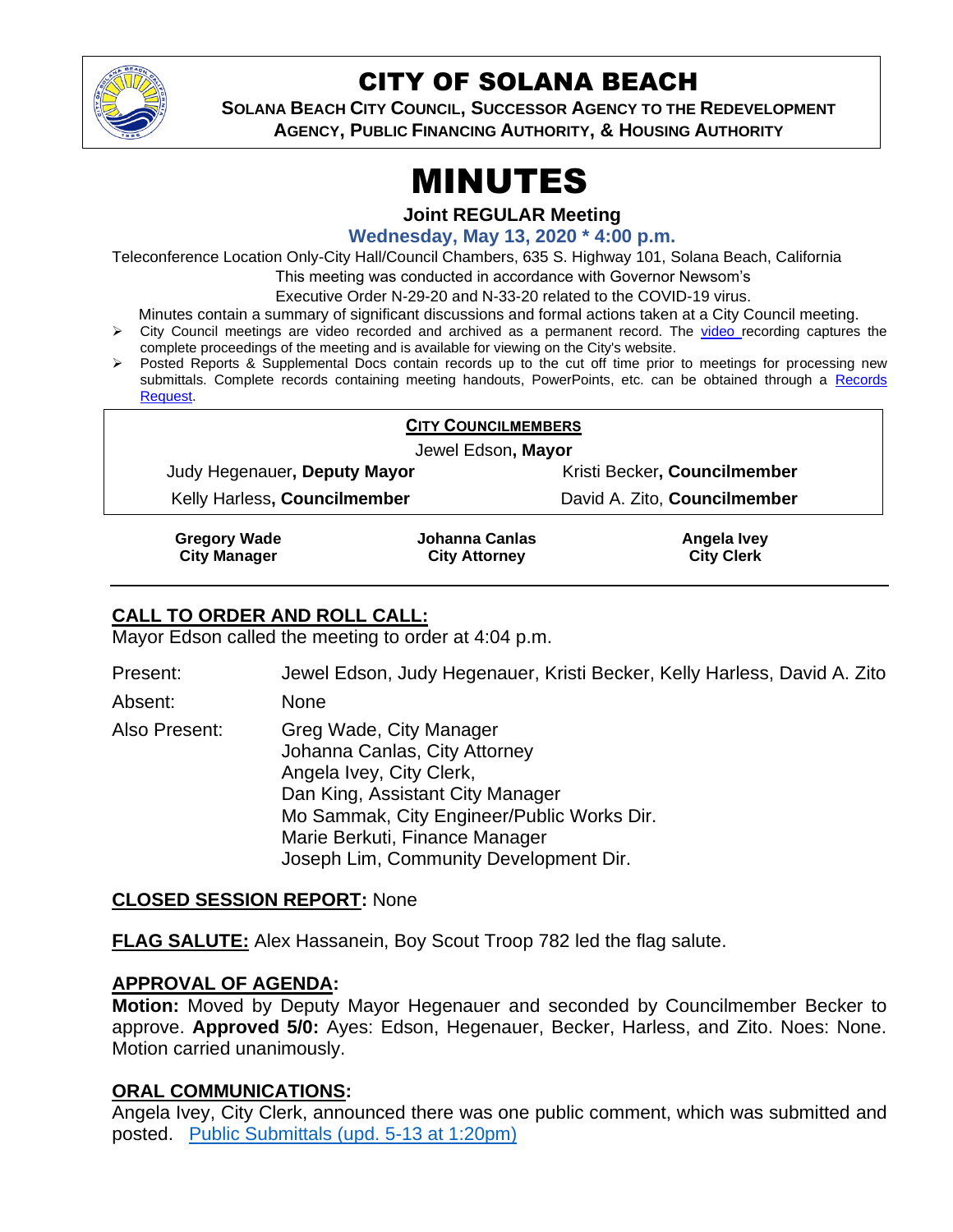#### **COUNCIL COMMUNITY ANNOUNCEMENTS / COMMENTARY:**

Council reported community announcements.

**A. CONSENT CALENDAR:** (Action Items) (A.1. – A.4 and A.6. – A.7.)

#### **A.1. 2019 Street Maintenance and Repair Project.** (File 0820-35)

Recommendation: That the City Council

- 1. Adopt **Resolution 2020-045** authorizing the City Council to accept, as complete, the 2019 Street Maintenance & Repair Project, Bid No. 2019-04, performed by PAL General Engineering.
- 2. Authorizing the City Clerk to file a Notice of Completion.

[Item A.1. Report \(click here\)](https://solanabeach.govoffice3.com/vertical/Sites/%7B840804C2-F869-4904-9AE3-720581350CE7%7D/uploads/Item_A.1._Report_(click_here)_05-13-20_-_O.pdf)

**Motion:** Moved by Councilmember Zito and seconded by Councilmember Becker to approve. **Approved 5/0:** Ayes: Edson, Hegenauer, Becker, Harless, and Zito. Noes: None. Motion carried unanimously.

#### **A.2. Register of Demands.** (File 0300-30)

Recommendation: That the City Council

1. Ratify the list of demands for April 4, 2020 – April 24, 2020.

[Item A.2. Report \(click here\)](https://solanabeach.govoffice3.com/vertical/Sites/%7B840804C2-F869-4904-9AE3-720581350CE7%7D/uploads/Item_A.2._Report_(click_here)_05-13-20_-_O.pdf)

**Motion:** Moved by Councilmember Zito and seconded by Councilmember Becker to approve. **Approved 5/0:** Ayes: Edson, Hegenauer, Becker, Harless, and Zito. Noes: None. Motion carried unanimously.

#### **A.3. General Fund Adopted Budget for Fiscal Year 2019-2020 Changes.** (File 0330-30)

Recommendation: That the City Council

1. Receive the report listing changes made to the Fiscal Year 2019-2020 General Fund Adopted Budget.

#### [Item A.3. Report \(click here\)](https://solanabeach.govoffice3.com/vertical/Sites/%7B840804C2-F869-4904-9AE3-720581350CE7%7D/uploads/Item_A.3._Report_(click_here)_05-13-20_-_O.pdf)

**Motion:** Moved by Councilmember Zito and seconded by Councilmember Becker to approve. **Approved 5/0:** Ayes: Edson, Hegenauer, Becker, Harless, and Zito. Noes: None. Motion carried unanimously.

#### **A.4. Heating, Ventilation and Air Conditioning (HVAC) Services.** (File 0710-35)

Recommendation: That the City Council

- 1. Adopt **Resolution 2020-033** authorizing the City Manager to execute an amendment to the Professional Services Agreement with Seaside Heating and Air and in an amount not to exceed \$25,000, for HVAC preventative maintenance services and as-needed repairs for Fiscal Year 2019/20.
- 2. Authorizing the City Manager to execute amendments to the Professional Services Agreement with Seaside Heating and Air, in an amount not to exceed \$17,500, for HVAC preventative maintenance services and as-needed repairs for Fiscal Years 2020/21 and 2021/22.

[Item A.4. Report \(click here\)](https://solanabeach.govoffice3.com/vertical/Sites/%7B840804C2-F869-4904-9AE3-720581350CE7%7D/uploads/Item_A.4._Report_(click_here)_05-13-20_-_O.pdf)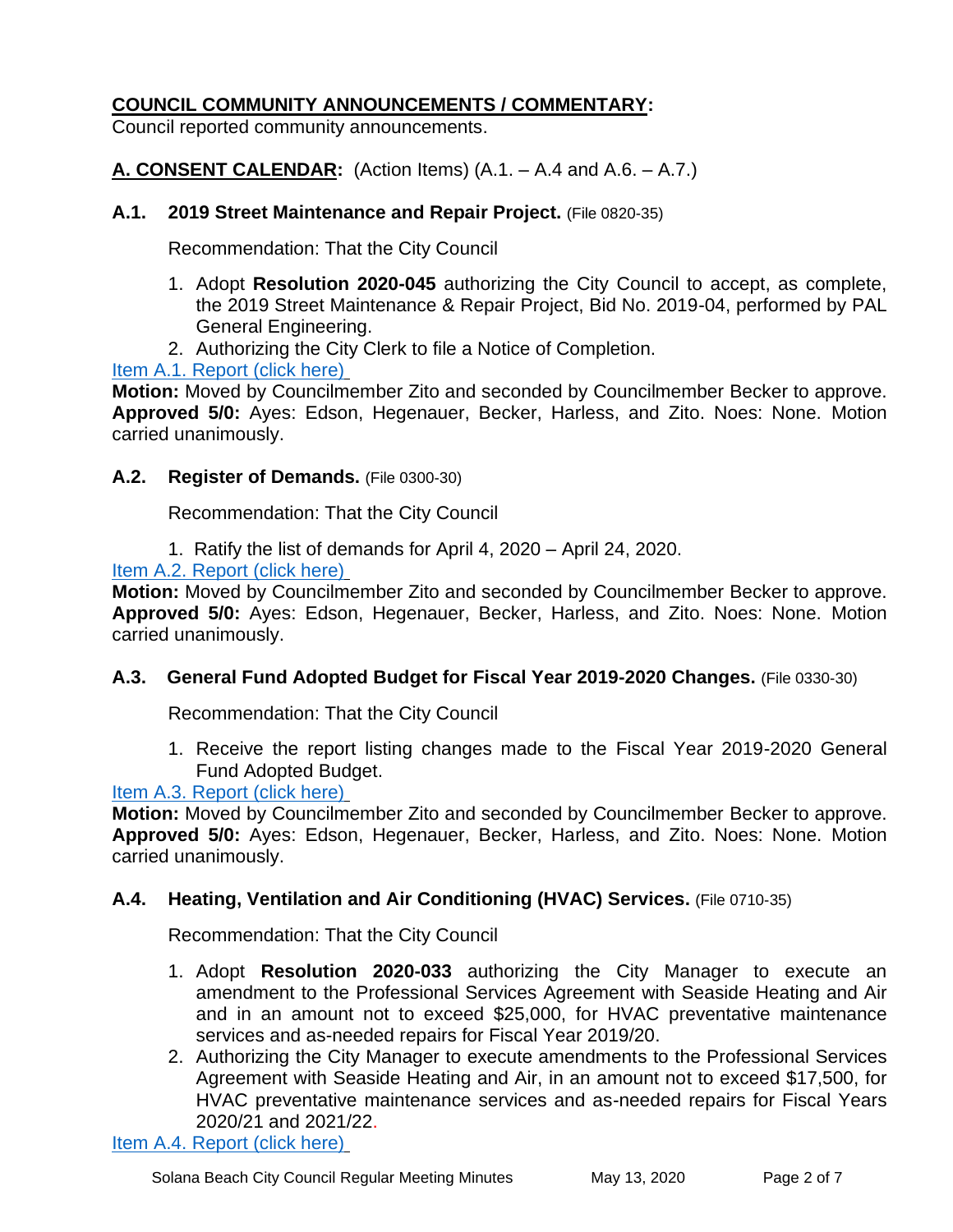**Motion:** Moved by Councilmember Zito and seconded by Councilmember Becker to approve. **Approved 5/0:** Ayes: Edson, Hegenauer, Becker, Harless, and Zito. Noes: None. Motion carried unanimously.

#### **A.6. Senate Bill Funding for Road Maintenance Rehabilitation.** (File 0390-22)

Recommendation: That the City Council

- 1. Adopt **Resolution 2020-042** authorizing the City Engineer to establish a project list for the FY 2020/21 Local Streets and Roads Funding Program using funds in part from the Road Maintenance and Rehabilitation Account designating the 2020 Street Maintenance and Repairs Project, as identified in the City's FY 2020/21 Capital Improvement Program list, to receive the SB 1 funding. It is anticipated that the designated project will rehabilitate the pavement on portions of Lomas Santa Fe Drive and other residential streets including portions of Nardo Avenue and Highland Drive. It is also anticipated that the designated project will be constructed in fall of 2020 and will have an estimated useful life of approximately 15 years.
- 2. Authorizing the City Engineer to submit the project list to the California Transportation Commission for the 2020/21 Local Streets and Roads Funding Program using funds from the Road Maintenance and Rehabilitation Account.

#### [Item A.6. Report \(click here\)](https://solanabeach.govoffice3.com/vertical/Sites/%7B840804C2-F869-4904-9AE3-720581350CE7%7D/uploads/Item_A.6._Report_(click_here)_05-13-20_-_O.pdf)

**Motion:** Moved by Councilmember Zito and seconded by Councilmember Becker to approve. **Approved 5/0:** Ayes: Edson, Hegenauer, Becker, Harless, and Zito. Noes: None. Motion carried unanimously.

#### **A.7. Community Grant Program Fiscal Year 2020-21.** (File 0330-25)

Recommendation: That the City Council

1. Adopt **Resolution 2020-057** authorizing the FY 2020/21 Community Grant Program.

#### [Item A.7. Report \(click here\)](https://solanabeach.govoffice3.com/vertical/Sites/%7B840804C2-F869-4904-9AE3-720581350CE7%7D/uploads/Item_A.7._Report_(click_here)_05-13-20_-_O.pdf)

**Motion:** Moved by Councilmember Zito and seconded by Councilmember Becker to approve. **Approved 5/0:** Ayes: Edson, Hegenauer, Becker, Harless, and Zito. Noes: None. Motion carried unanimously.

### **B. PUBLIC HEARINGS:** (B.1. – B.3.)

#### **B.1. Public Hearing: 970 Avocado Place, Applicant: Pruett, Case: DRP 19-004.** (File 0600-40)

The proposed project meets the minimum zoning requirements under the SBMC, may be found to be consistent with the General Plan and may be found, as conditioned, to meet the discretionary findings required as discussed in this report to approve a DRP and administratively issue a SDP. Therefore, Staff recommends that the City Council:

- 1. Conduct the Public Hearing: Open the Public Hearing, Report Council Disclosures, Receive Public Testimony, and Close the Public Hearing.
- 2. Find the project exempt from the California Environmental Quality Act pursuant to Section 15303 of the State CEQA Guidelines; and
- 3. If the City Council makes the requisite findings and approves the project, adopt **Resolution 2020-035** conditionally approving a DRP and an administrative SDP to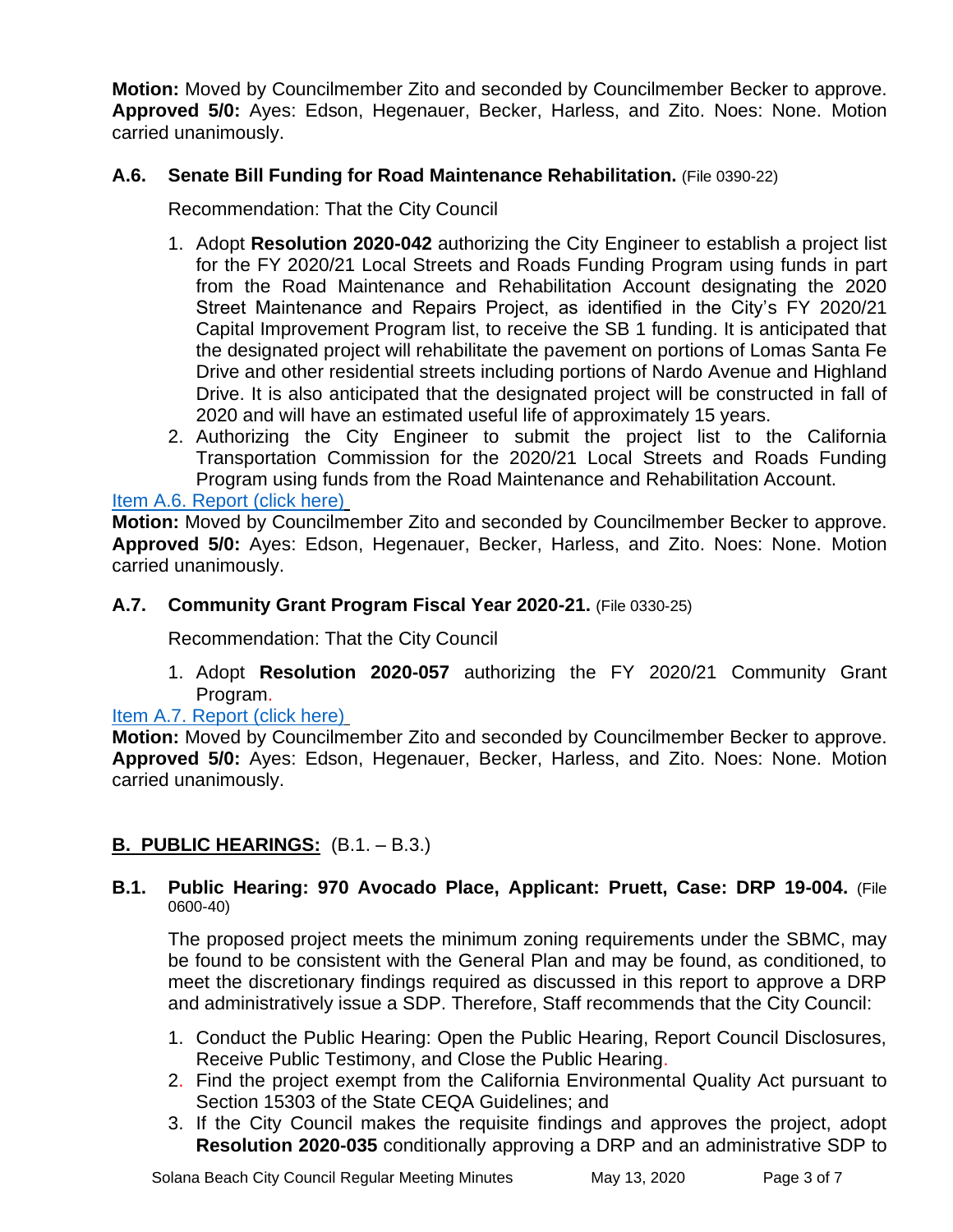construct a new two-story, single-family residence with an attached two-car garage and perform associated site improvements on a vacant lot at 970 Avocado Place, Solana Beach.

[Item B.1. Report \(click here\)](https://solanabeach.govoffice3.com/vertical/Sites/%7B840804C2-F869-4904-9AE3-720581350CE7%7D/uploads/Item_B.1._Report_(click_here)_05-13-20_-_O.pdf) [Staff Report Update #1 \(upd. 5-12-20\)](https://solanabeach.govoffice3.com/vertical/Sites/%7B840804C2-F869-4904-9AE3-720581350CE7%7D/uploads/Item_B.1._Updated_Report_1_(upd._5-12-20)_-_O.pdf)

Mayor Edson opened the public hearing and Council made disclosures.

Greg Wade, City Manager, introduced the item.

Katie Benson, Sr. Planner, presented a PowerPoint (on file).

Steve Dalton, architect, and George Mercer, landscape architect, spoke about the fencing around the trash enclosure.

Council, Staff, and Applicant discussion.

**Motion:** Moved by Councilmember Zito and seconded by Mayor Edson to close the public hearing. **Approved 5/0:** Ayes: Edson, Hegenauer, Becker, Harless, and Zito. Noes: None. Motion carried unanimously.

**Motion:** Moved by Councilmember Zito and seconded by Councilmember Harless to approve. **Approved 5/0:** Ayes: Edson, Hegenauer, Becker, Harless, and Zito. Noes: None. Motion carried unanimously.

#### **B.2. Public Hearing: 424 Pacific Ave, Applicant: Piscitelli, Case: MOD 20-001.** (File 0600-40)

In accordance with the Council's direction on the original application, Staff recommends that the existing site wall be removed from the public right-of-way and any replacement perimeter fencing be located on private property and in compliance with applicable zoning regulations. Therefore, Staff recommends that the City Council:

- 1. Conduct the Public Hearing: Open the Public Hearing, Report Council Disclosures, Receive Public Testimony, and Close the Public Hearing.
- 2. Adopt **Resolution 2020-054** denying the request for a Modification to a Development Review Permit to allow for the location of the existing site wall to be maintained and the overall height and construction of the site wall to be modified at 424 Pacific Avenue.

[Item B.2. Report \(click here\)](https://solanabeach.govoffice3.com/vertical/Sites/%7B840804C2-F869-4904-9AE3-720581350CE7%7D/uploads/Item_B.2._Report_(click_here)_05-13-20_-_O.pdf) [Item B.2. Supplemental Docs \(upd. 5-13 at 3:10pm\)](https://solanabeach.govoffice3.com/vertical/Sites/%7B840804C2-F869-4904-9AE3-720581350CE7%7D/uploads/Item_B.2._Supplemental_Docs_(Upd._5-13_at_3pm)_-_O.pdf)

Mayor Edson opened the public hearing.

Council made disclosures. Councilmember Zito and Deputy Mayor Hegenauer stated that they met with the architect and the applicant's representative approximately three months ago.

Greg Wade, City Manager, introduced the item.

Katie Benson, Sr. Planner, presented a PowerPoint (on file).

Solana Beach City Council Regular Meeting Minutes May 13, 2020 Page 4 of 7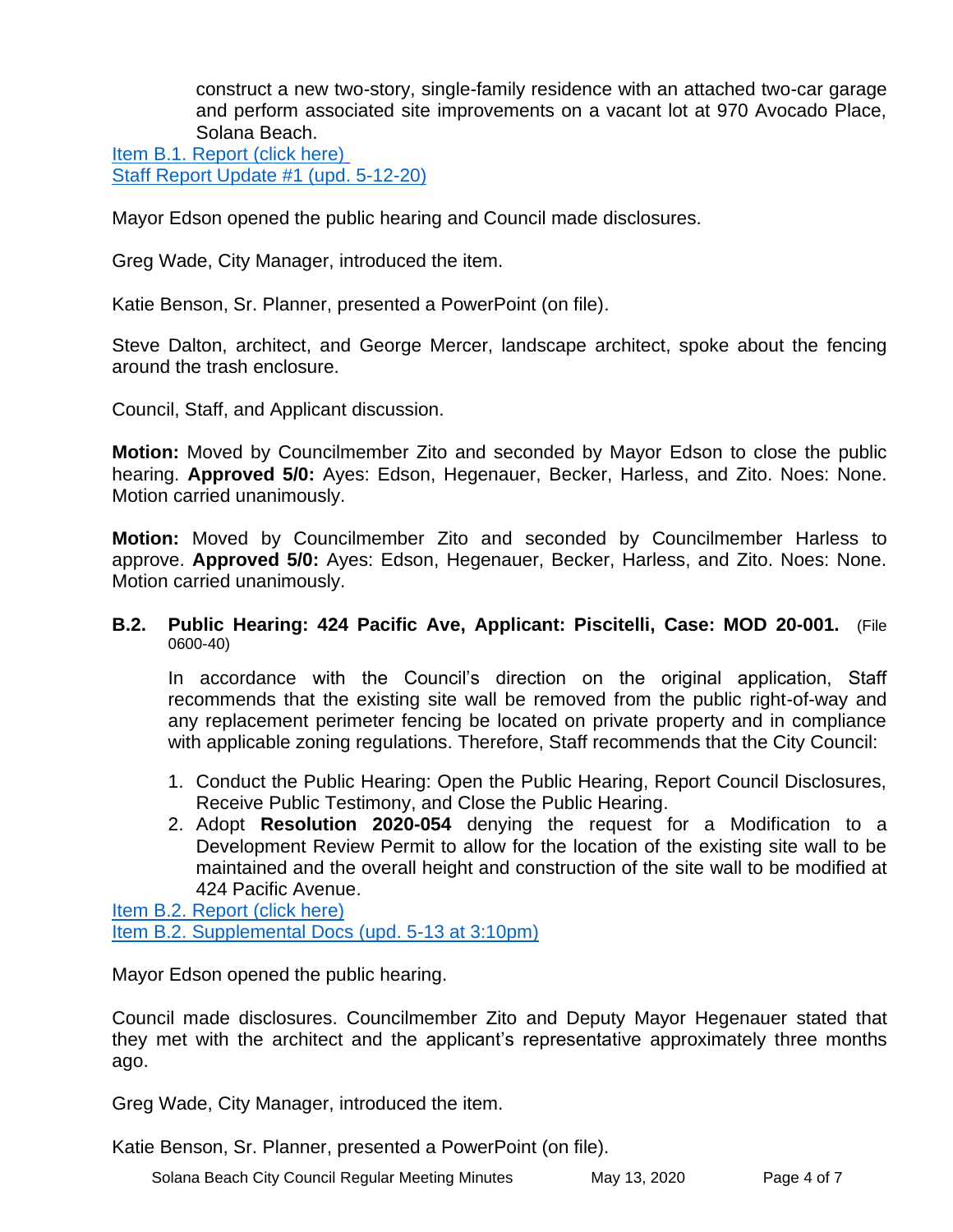Council and Staff discussed the sidewalk ramp width and the right-of-way inside of the wall.

Jennifer Bolyn, EOS Architecture, presented a PowerPoint (on file) addressing wall and landscape changes to the project and reviewed conditions.

Lee Andelin, Attorney for Applicant, displayed a slide showing a house across the street with a similar wall, and stated there was no intent to take public property for private use.

**Motion:** Moved by Councilmember Becker and seconded by Councilmember Becker to close the public hearing. **Approved 5/0:** Ayes: Edson, Hegenauer, Becker, Harless, and Zito. Noes: None. Motion carried unanimously.

Council discussed the location of the site wall on public right-of-way, other existing encroachments of fences rather than walls, the compromised public access for pedestrians, site line improvement, necessary compliance upon reconstruction, and uniformity needed for compliance in neighborhoods.

**Motion:** Moved by Mayor Edson and seconded by Councilmember Harless to approve and to remove the site wall from the public right-of-way and move any replacement of perimeter fencing to private property. **Approved 4/1:** Ayes: Edson, Hegenauer, Becker, and Harless. Noes: Zito. Motion carried.

#### **B.3. Solana Energy Alliance (SEA) Rate Schedule Amendment.** (File 1010-45)

Recommendation: That the City Council

- 1. Conduct the Public Hearing: Open the Public Hearing, Report Council Disclosures, Receive Public Testimony, and Close the Public Hearing.
- 2. Adopt **Resolution 2020-060** amending the rate schedule for Solana Energy Alliance.

#### [Item B.3. Report \(click here\)](https://solanabeach.govoffice3.com/vertical/Sites/%7B840804C2-F869-4904-9AE3-720581350CE7%7D/uploads/Item_B.3._Report_(click_here)_05-13-20_-_O.pdf)

Mayor Edson opened the public hearing.

Council disclosures. Councilmember Zito disclosed an e-mail exchange with resident Al Evans relative to rate comparisons between SEA and SDG&E.

Greg Wade, City Manager, introduced the item.

Barbara Boswell, Clean Energy Alliance (SEA) Consultant, presented a PowerPoint (on file).

Council, Staff, and Consultant discussion.

**Motion:** Moved by Mayor Edson and seconded by Deputy Mayor Hegenauer to close the public hearing. **Approved 5/0:** Ayes: Edson, Hegenauer, Becker, Harless, and Zito. Noes: None. Motion carried unanimously.

**Motion:** Moved by Mayor Edson and seconded by Councilmember Becker to approve. **Approved 5/0:** Ayes: Edson, Hegenauer, Becker, Harless and Zito. Noes: None. Motion carried unanimously.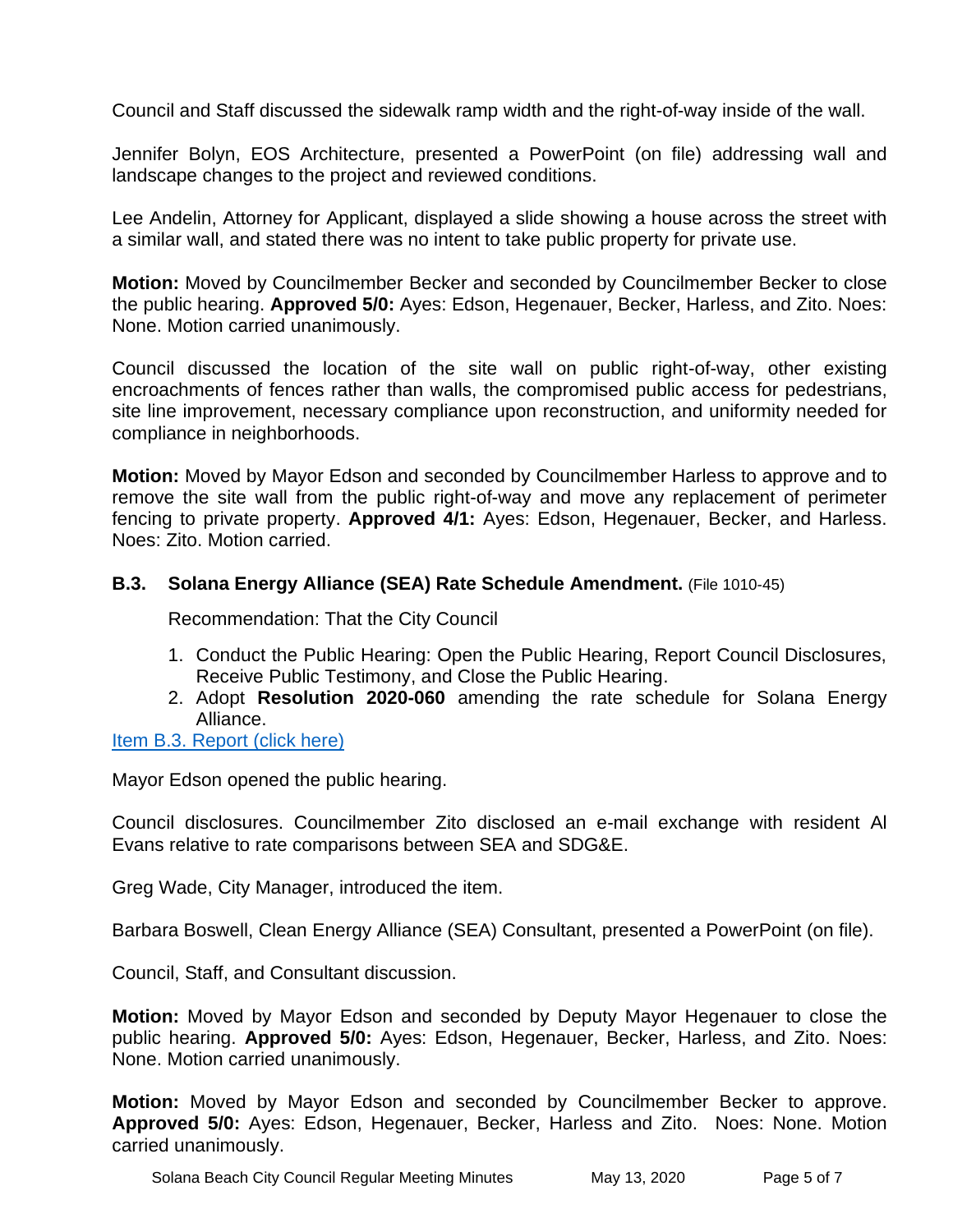## **C. STAFF REPORTS: (C.1. – C.2.)**

#### **C.1. Financial Software Agreement – Tyler Munis.** (File 0190-60)

Recommendation: That the City Council

1. Consider adoption of **Resolution 2020-061** to authorize the City Manager to execute a Professional Services Agreement with Tyler Munis for the implementation of a financial software system.

[Item C.1. Report \(click here\)](https://solanabeach.govoffice3.com/vertical/Sites/%7B840804C2-F869-4904-9AE3-720581350CE7%7D/uploads/Item_C.1._Report_(click_here)_05-13-20_-_O.pdf) [Staff Report Update #1 \(upd. 5-12-20\)](https://solanabeach.govoffice3.com/vertical/Sites/%7B840804C2-F869-4904-9AE3-720581350CE7%7D/uploads/Item_C.1._Updated_Report_1_(upd._5-12-20)_-_O.pdf) [Staff Report Update #2 \(upd. 5-13-20 at 4:00 pm\)](https://solanabeach.govoffice3.com/vertical/Sites/%7B840804C2-F869-4904-9AE3-720581350CE7%7D/uploads/Item_C.1._Updated_Report_2_(upd._5-13-20_at_400pm)_-_O.pdf)

Greg Wade, City Manager, introduced the item.

Marie Berkuti, Finance Manager, presented a Power Point (on file).

Council and Staff discussed logistics and timelines.

**Motion:** Moved by Councilmember Zito and seconded by Mayor Edson. Councilmember Becker to approve. Motion **Approved 5/0:** Ayes: Edson, Hegenauer, Becker, Harless and Zito. Noes: None. Motion carried unanimously.

#### **C.2. Supplemental CARES Act Community Development Block Grant (CDBG-CV) Funding.** (File 0390-32)

Recommendation: That the City Council

1. Receive this report, discuss and provide direction to Staff regarding the use of available CDBG-CV funding.

[Item C.2. Report \(click here\)](https://solanabeach.govoffice3.com/vertical/Sites/%7B840804C2-F869-4904-9AE3-720581350CE7%7D/uploads/Item_C.2._Report_(click_here)_05-13-20_-_O.pdf)

Greg Wade, City Manager, presented a PowerPoint (on file).

Council and Staff discussed emphasizing priority for a local organization that serves a targeted local population, focusing on assistance due to the COVID-19 crisis, including criteria for eligibility, and the difficulty in dividing funds among requests.

Mayor Edson and Deputy Mayor Hegenauer volunteered to serve on a sub-committee with Staff to prepare a recommendation for the May 27, 2020 City Council meeting.

*Councilmember Zito requested Item A.5 be removed from the consent calendar to be heard.* **A.5. Solid Waste Rate Review - Proposition 218.** (File 1030-15)

Recommendation: That the City Council

1. Adopt **Resolution 2020-047** setting the Solid Waste Rate Review Public Hearing protest vote for July 8, 2020.

[Item A.5. Report \(click here\)](https://solanabeach.govoffice3.com/vertical/Sites/%7B840804C2-F869-4904-9AE3-720581350CE7%7D/uploads/Item_A.5._Report_(click_here)_05-13-20_-_O.pdf)